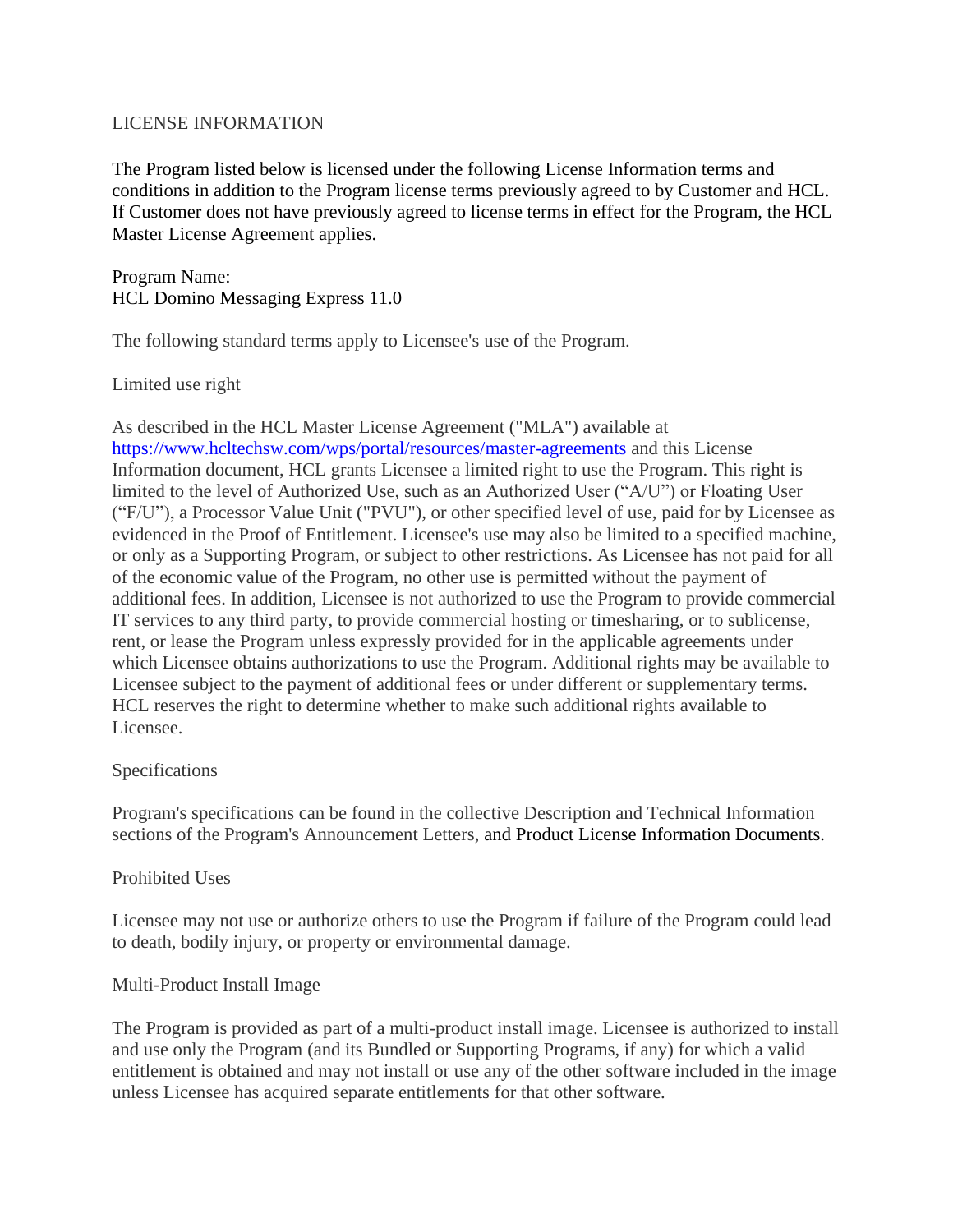### Supporting Programs

Licensee is authorized to install and use the Supporting Programs identified below. Licensee is authorized to install and use such Supporting Programs only to support Licensee's use of the Principal Program under this Agreement. The phrase "to support Licensee's use" would only include those uses that are necessary or otherwise directly related to a licensed use of the Principal Program or another Supporting Program. The Supporting Programs may not be used for any other purpose. A Supporting Program may be accompanied by license terms, and those terms, if any, apply to Licensee's use of that Supporting Program. In the event of conflict, the terms in this License Information document supersede the Supporting Program's terms. Licensee must obtain sufficient entitlements to the Program, as a whole, to cover Licensee's installation and use of all of the Supporting Programs, unless separate entitlements are provided within this License Information document.

The following are Supporting Programs licensed with the Program:

HCL Domino HCL Notes HCL Verse On-Premises HCL Traveler HCL Notes Dictionaries HCL Sametime HCL Connections (only the permitted functions of the Profiles and Files components as set forth below) InstallShield Tuner for Notes HCL mail Add-in HCL mail Add-on SwiftFile for HCL Notes IBM DB2 Enterprise Server Edition

Supporting Programs Detail

If Licensee uses the Google Web Search feature of the Program, Licensee acknowledges that Google, Inc., owns all right, title and interest, including without limitation all intellectual property rights, in and to the Google Web Search Service (including Google's search engine technology and Google brand features, and excluding items licensed by Google from third parties), and that Licensee does not acquire any right, title, or interest in or to the Google Web Search Service (including Google's search engine technology and Google brand features) by using this feature.

If Licensee uses the Yahoo! Web Search feature of the Program, Licensee must review and agree to be bound by the Terms of Service set forth at: http://info.yahoo.com/legal/us/yahoo/utos/utos-173.html. If Licensee uses the Yahoo! Web Search feature of the Program in a country other the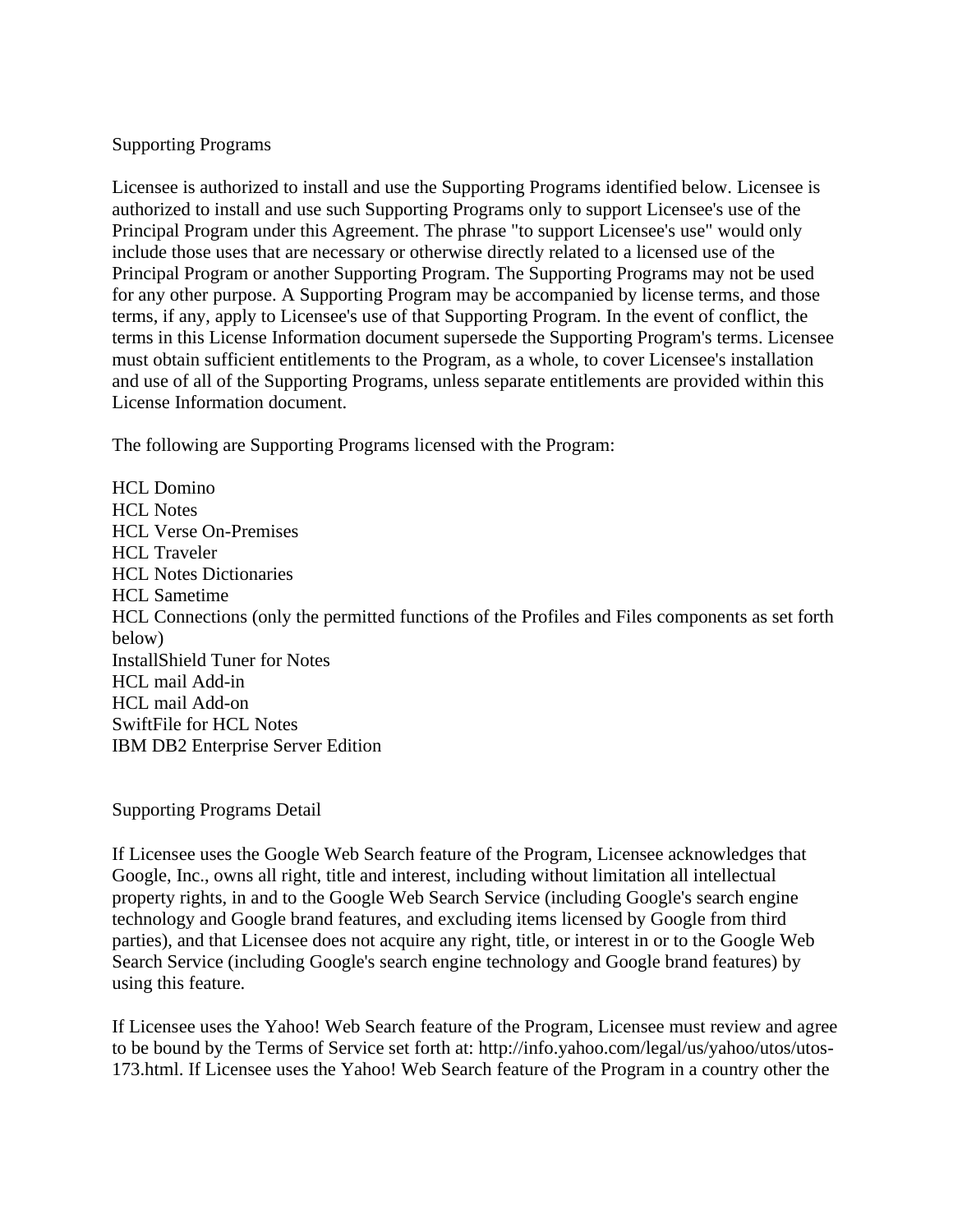United States, Licensee must review and agree to be bound by the Terms of Service applicable to such country set forth at [http://world.yahoo.com/.](http://world.yahoo.com/)

Licensee may access any application based on one of the following templates that are included in or provided with the Program: Messaging/Calendar & Scheduling, Personal Directory, Personal Journal, Discussion, and Document Libraries, using any supported access method and modify only those templates on which the mail files are based.

Licensees of the Program are authorized to access an HCL Domino Server via:

a) a standards-based (Post Office Protocol "POP" or Internet Message Access Protocol "IMAP") client and/or Web browser, or b) HCL Notes, HCL Traveler and HCL iNotes.

Permitted Components

Notwithstanding any provision in the Agreement, Licensee is permitted to use only the following components or functions of the identified Bundled or Supporting Program: Files (of HCL Connections) Profiles (of HCL Connections) Domino Administrator (of HCL Domino Designer) IBM DB2 Enterprise Server Edition can only be used with HCL Traveler

Prohibited Components

Notwithstanding any provision in the Agreement, Licensee is not authorized to use any of the following components or functions of the Program: Access to File Transfer (of HCL Sametime) Screen Capture (of HCL Sametime) Multiple Communities (of HCL Sametime) External users (of HCL Sametime) Embedded Audio/Video features (of HCL Sametime) External conferencing integration (of HCL Sametime) Clustering Technology (of HCL Domino Messaging Server) Partitioning functionality Feature (of HCL Domino Messaging Server)

Privacy

Licensee acknowledges and agrees that HCL may use cookie and tracking technologies to collect personal information in gathering product usage statistics and information designed to help improve user experience and/or to tailor interactions with users in accordance with the HCL Privacy Statement, available at

[https://www.hcltechsw.com/wps/portal/resources/master-agreements.](https://www.hcltechsw.com/wps/portal/resources/master-agreements)

Redistributables

If the Program includes components that are "Redistributable", they will be identified in the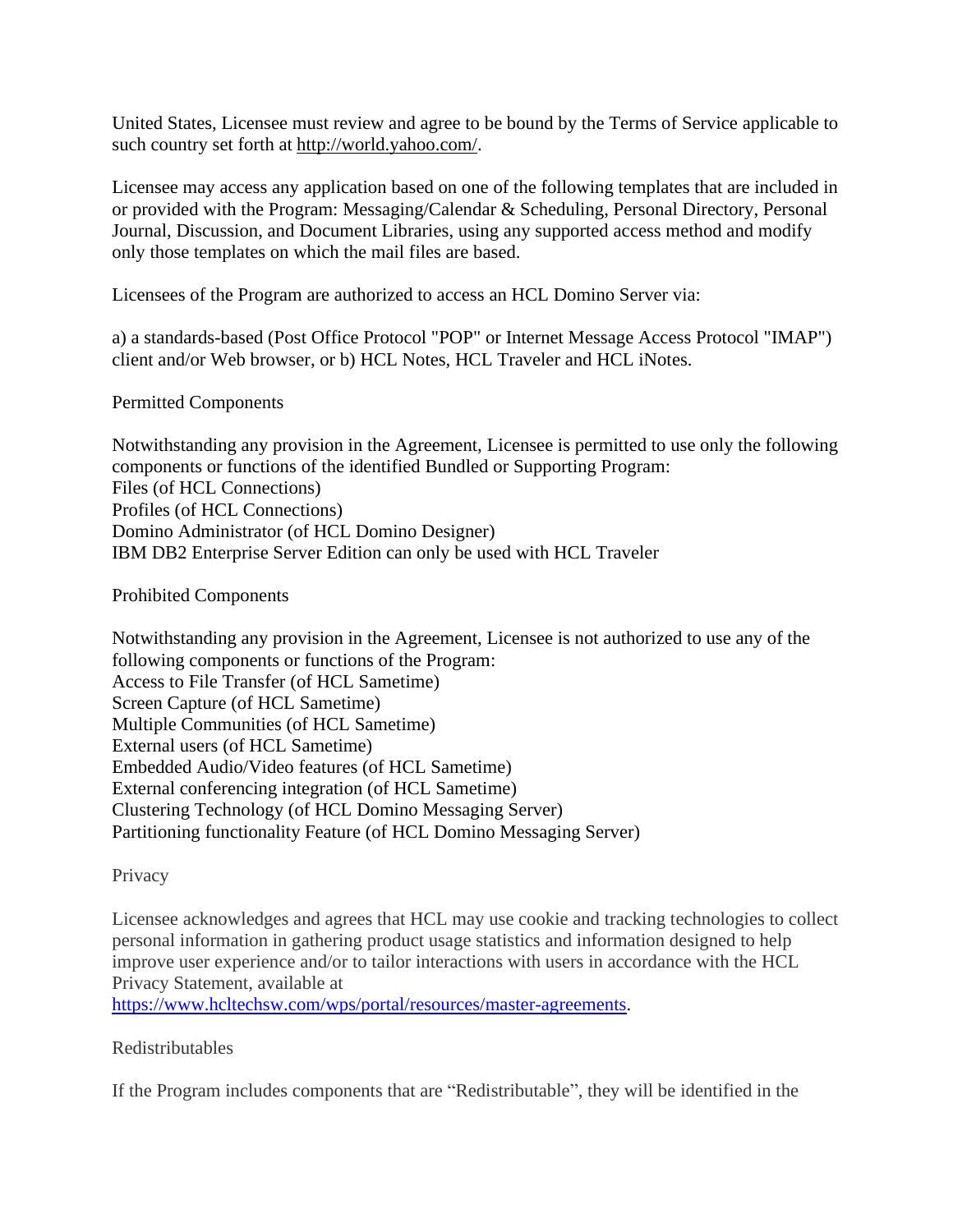REDIST file that accompanies the Program. In addition to the license rights granted in the Agreement, Licensee may distribute the Redistributables subject to the following terms:

1) Redistribution must be in object code form only and must conform to all directions,

instruction and specifications in the Program's accompanying REDIST or documentation; 2) If the Program's accompanying documentation expressly allows Licensee to modify the Redistributables, such modification must conform to all directions, instruction and specifications in that documentation and these modifications, if any, must be treated as Redistributables; 3) Redistributables may be distributed only as part of Licensee's application that was developed using the Program ("Licensee's Application") and only to support Licensee's customers in connection with their use of Licensee's Application. Licensee's Application must constitute significant value add such that the Redistributables are not a substantial motivation for the acquisition by end users of Licensee's software product;

4) If the Redistributables include a Java Runtime Environment, Licensee must also include other non-Java Redistributables with Licensee's Application, unless the Application is designed to run only on general computer devices (for example, laptops, desktops and servers) and not on handheld or other pervasive devices (i.e., devices that contain a microprocessor but do not have computing as their primary purpose);

5) Licensee may not remove any copyright or notice files contained in the Redistributables; 6) Licensee must hold HCL, its suppliers or distributors harmless from and against any claim arising out of the use or distribution of Licensee's Application;

7) Licensee may not use the same path name as the original Redistributable files/modules;

8) Licensee may not use HCL's, its suppliers or distributors names or trademarks in connection with the marketing of Licensee's Application without HCL's or that supplier's or distributor's prior written consent;

9) HCL, its suppliers and distributors provide the Redistributables and related documentation without obligation of support and "AS IS", WITH NO WARRANTY OF ANY KIND, EITHER EXPRESS OR IMPLIED, INCLUDING THE WARRANTY OF TITLE, NON-INFRINGEMENT OR NON-INTERFERENCE AND THE IMPLIED WARRANTIES AND CONDITIONS OF MERCHANTABILITY AND FITNESS FOR A PARTICULAR PURPOSE; 10) Licensee is responsible for all technical assistance for Licensee's Application and any modifications to the Redistributables; and

11) Licensee's license agreement with the end user of Licensee's Application must notify the end user that the Redistributables or their modifications may not be i) used for any purpose other than to enable Licensee's Application, ii) copied (except for backup purposes), iii) further distributed or transferred without Licensee's Application or iv) reverse assembled, reverse compiled, or otherwise translated except as specifically permitted by law and without the possibility of a contractual waiver. Furthermore, Licensee's license agreement must be at least as protective of HCL as the terms of this Agreement.

Source Components and Sample Materials

The Program may include some components in source code form ("Source Components") and other materials identified as Sample Materials. Licensee may copy and modify Source Components and Sample Materials for internal use only provided such use is within the limits of the license rights under this Agreement, provided however that Licensee may not alter or delete any copyright information or notices contained in the Source Components or Sample Materials.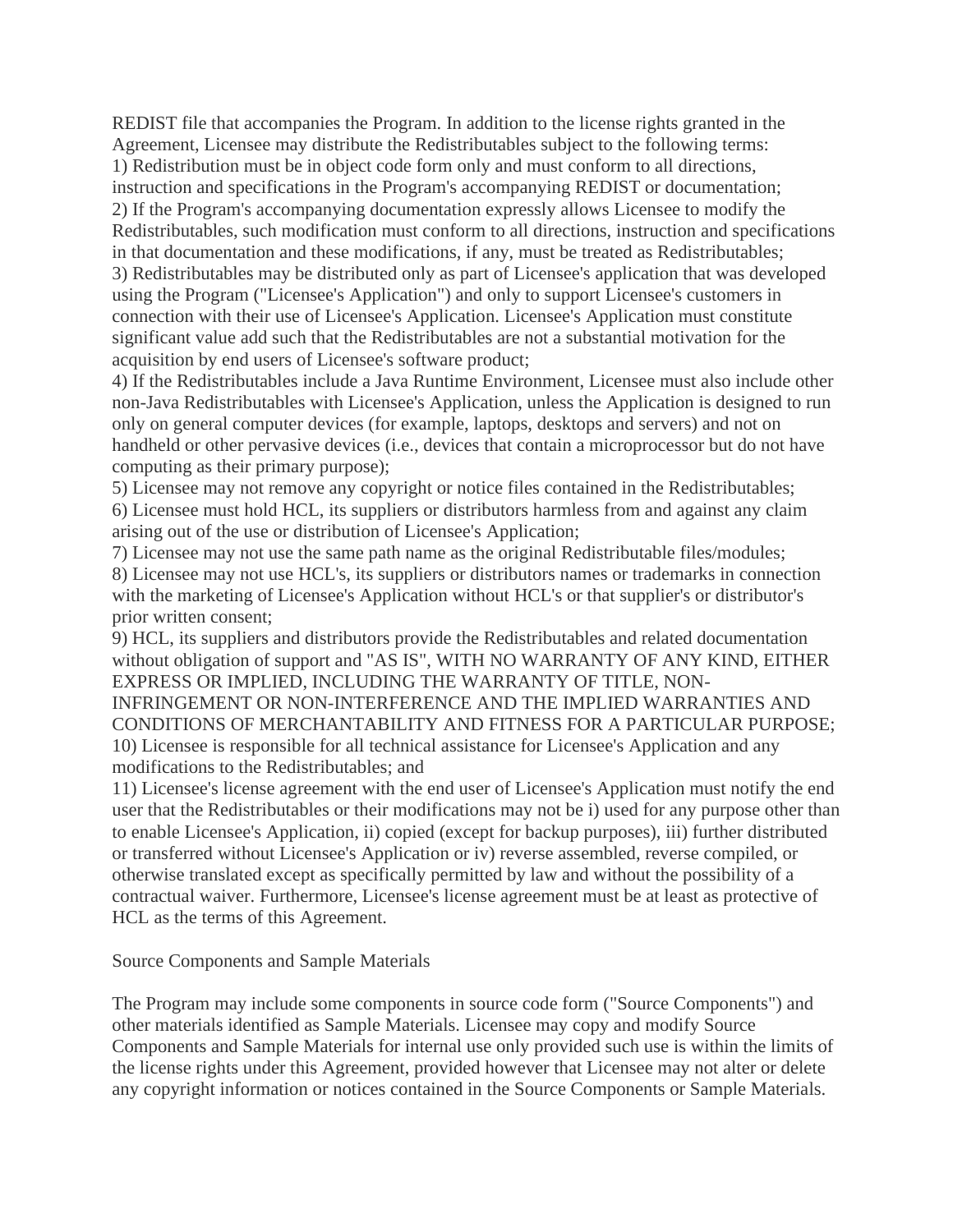HCL provides the Source Components and Sample Materials without obligation of support and "AS IS", WITH NO WARRANTY OF ANY KIND, EITHER EXPRESS OR IMPLIED, INCLUDING THE WARRANTY OF TITLE, NON-INFRINGEMENT OR NON-INTERFERENCE AND THE IMPLIED WARRANTIES AND CONDITIONS OF MERCHANTABILITY AND FITNESS FOR A PARTICULAR PURPOSE.

For Source Components and Sample Materials listed in a Program's REDIST file, Licensee may redistribute modified versions of those Source Components or Sample Materials consistent with the terms of this license and any instructions in the REDIST file.

### Export and Import Restrictions

This Program may contain cryptography. Transfer to, or use by, users of the Program may be prohibited or subject to export or import laws, regulations or policies, including those of the United States Export Administration Regulations. Licensee assumes all responsibility for complying with all applicable laws, regulations, and policies regarding the export, import, or use of this Program, including but not limited to, U.S. restrictions on exports or reexports.

### Third Party Data and Services

The Program may contain links to or be used to access third party data services, databases, web services, software, or other third party content (all, "content"). Access to this content is provided "AS-IS", WITH NO WARRANTY OF ANY KIND, EXPRESS OR IMPLIED, INCLUDING THE WARRANTY OF TITLE, NON-INFRINGEMENT OR NON-INTERFERENCE AND THE IMPLIED WARRANTIES AND CONDITIONS OF MERCHANTABILITY AND FITNESS FOR A PARTICULAR PURPOSE. Access can be terminated by the relevant third parties at their sole discretion at any time. Licensee may be required to enter into separate agreements with the third parties for the access to or use of such content. HCL is not a party to any such separate agreements and as an express condition of this license Licensee agrees to comply with the terms of such separate agreements.

The following units of measure may apply to Licensee's use of the Program.

# Authorized User

Authorized User is a unit of measure by which the Program be licensed. An Authorized User is a unique person who is given access to the Program. The Program may be installed on any number of computers or servers and each Authorized User may have simultaneous access to any number of instances of the Program at one time. Licensee must obtain separate, dedicated entitlements for each Authorized User given access to the Program in any manner directly or indirectly (for example: via a multiplexing program, device, or application server) through any means. An entitlement for an Authorized User is unique to that Authorized User and may not be shared, nor may it be reassigned other than for the permanent transfer of the Authorized User entitlement to another person.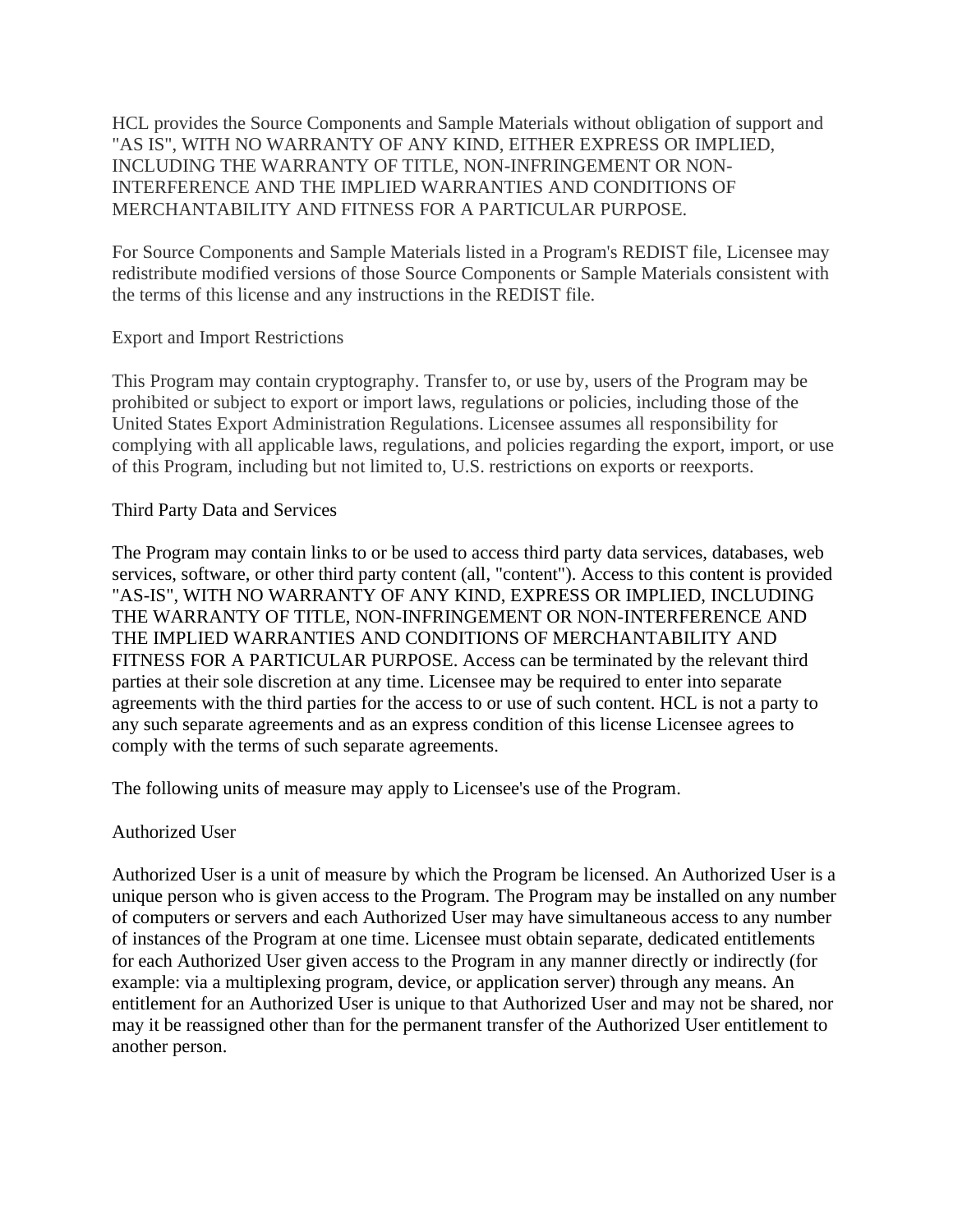In addition to the above, the following terms apply to Licensee's use of the Program.

Licensee may not utilize more than a total of one thousand (1,000) Users of HCL Domino Collaboration Express or HCL Domino Messaging Express combined per Domino domain (a 'Domino domain' is a group of HCL Domino servers that share the same Domino Directory).

## Floating User

A Floating User is a unit of measure by which the Program can be licensed. A Floating User can access a limited or unlimited pool of licenses, dependent on the contracted licensing volume between Customer and HCL. When a Floating User wishes to run the application, it requests a license from licensee's relevant FlexNet central license server. If a license is available, the license server allows the application to run.

If no license is available, and if licensee has included "Overdraft" in the license terms, the license server allows the application to run and raise an overdraft billing request.

When the Floating User has completed its use of the application, or when the authorized license period expires, the license is reclaimed by the license server and made available to other Floating Users.

The program must connect to FlexNet (on prem or cloud) one (1) time every thirty (30) days. Also, program must connect to FlexNet within 30 days of first install.

If Customer is using a locally deployed FlexNet license server with no external access, customer must provide the usage report on above schedule to designated HCL contract point per the order form.

In addition to the above, the following terms apply to Licensee's use of the Program.

Use of the Program is only permitted with Authenticated Access. "Authenticated Access" shall mean the secured validation of a user's unique identity when accessing a HCL Domino server. The user's unique identity could be defined by their Notes ID/password ("PW") combination, their HCL Domino HTTP Name/PW combination, or any other third party authentication source which defines the user's unique identity. In contrast to Authenticated Access, "Anonymous Access" is a level of connectivity without verification of a user's unique identity which is not supported under this license.

### Entitlement Requirements

Customer must have the adequate volume of User Entitlements for the use of the Program as set forth in the Customer and HCL licensing contract.

Entitlement to the program is provided through two models:

1 - Fixed Term Licenses – HCL will license the Program for a fixed term. Licensee's entitlement is terminated at the end of the fixed term, unless Licensee and HCL agree to renew it. During the fixed term, licensee Subscribes to program updates and has access to Product Support.